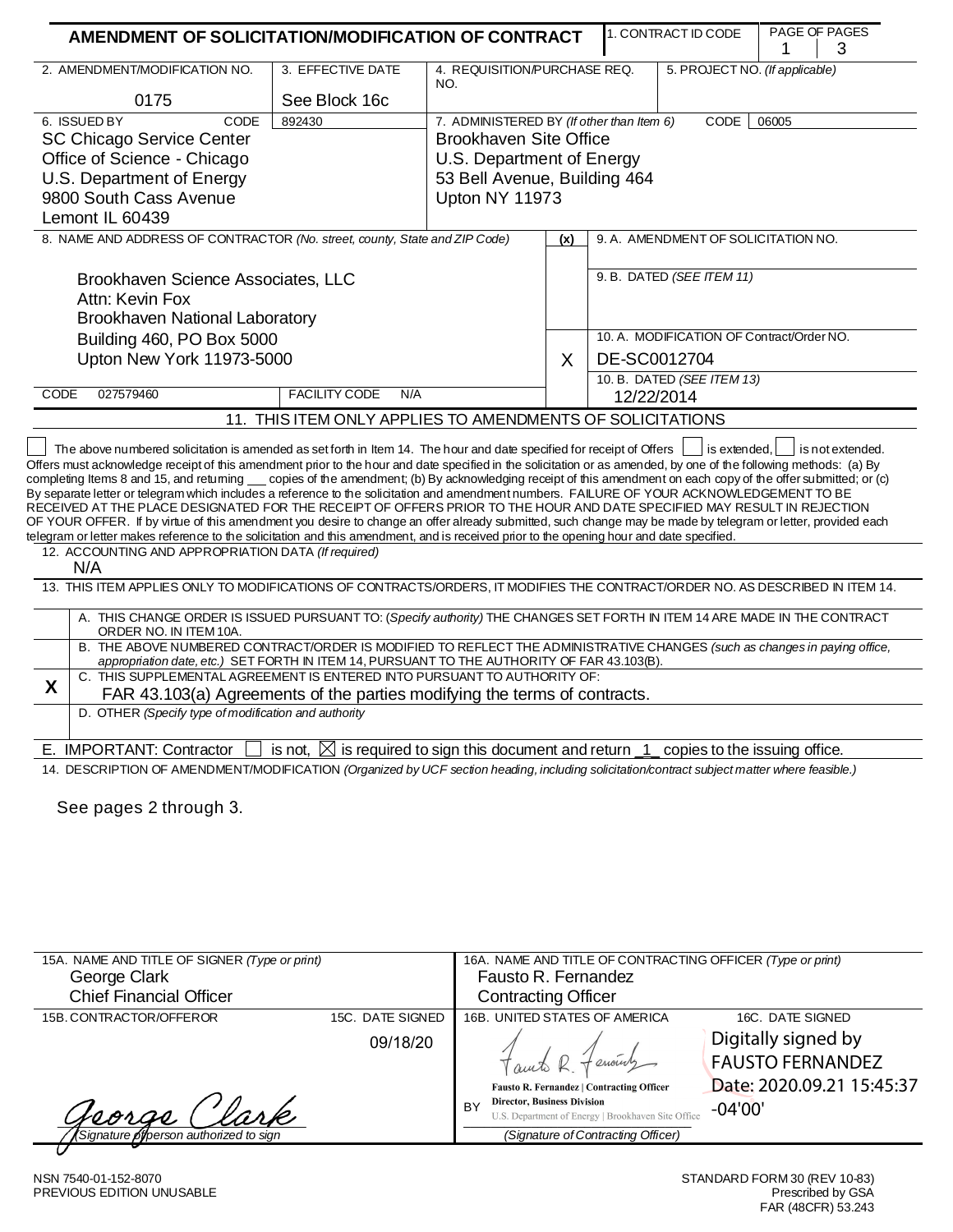Page **2** of **3**

## **14. DESCRIPTION OF AMENDMENT/MODIFICATION** continued.

**A.** This modification is issued to update the following contract sections:

#### **Contract Sections:**

- a. Part I, The Schedule Section F, Deliveries or Performance
- b. Part II, Section I Contract Clauses
- c. Part III, Section J List of Attachments, Appendix I
- **B.** Table of Changes

## **PART I, SECTION F—DELIVERIES OR PERFORMANCE**

| <b>Clause</b><br>No. | Title                        | <b>Change &amp; Explanation</b>                                                                                                                                                                               |
|----------------------|------------------------------|---------------------------------------------------------------------------------------------------------------------------------------------------------------------------------------------------------------|
| F.1                  | <b>Period of Performance</b> | Change:<br>Update paragraph (a).<br><b>Explanation:</b><br>The date of this paragraph is being updated to January<br>4, 2025 to reflect the $5th$ year award term previously<br>awarded in modification 0156. |

## **PART II, SECTION I – CONTRACT CLAUSES**

| <b>Clause</b> | <b>Title</b>                                                 | <b>Change &amp; Explanation</b>                                                                                                                         |
|---------------|--------------------------------------------------------------|---------------------------------------------------------------------------------------------------------------------------------------------------------|
| No.           |                                                              |                                                                                                                                                         |
| 1.17C         | FAR 52.204-25                                                | Change:                                                                                                                                                 |
|               | Prohibition on Contracting for<br>Certain Telecommunications | Update clause.                                                                                                                                          |
|               | and Video Surveillance Services                              | <b>Explanation:</b>                                                                                                                                     |
|               | or Equipment (Aug 2019)                                      | This clause is being updated to amend section 52.204-<br>$25$ by-                                                                                       |
|               |                                                              |                                                                                                                                                         |
|               |                                                              | a. Revising the date of the clause;                                                                                                                     |
|               |                                                              | b. In paragraph (a), adding in alphabetical order the<br>definitions "Backhaul", "Interconnection arrangements",<br>"Reasonable inquiry" and "Roaming"; |
|               |                                                              | c. Revising paragraph (b); and                                                                                                                          |
|               |                                                              | d. Removing from paragraph (e) "this paragraph (e)" and<br>adding "this paragraph (e) and excluding paragraph<br>$(b)(2)$ "                             |
|               |                                                              | IAW FAC 2020-08, in the Federal Register Vol. 85, No.<br>135 published July 14, 2020 and effective August 13,<br>2020.                                  |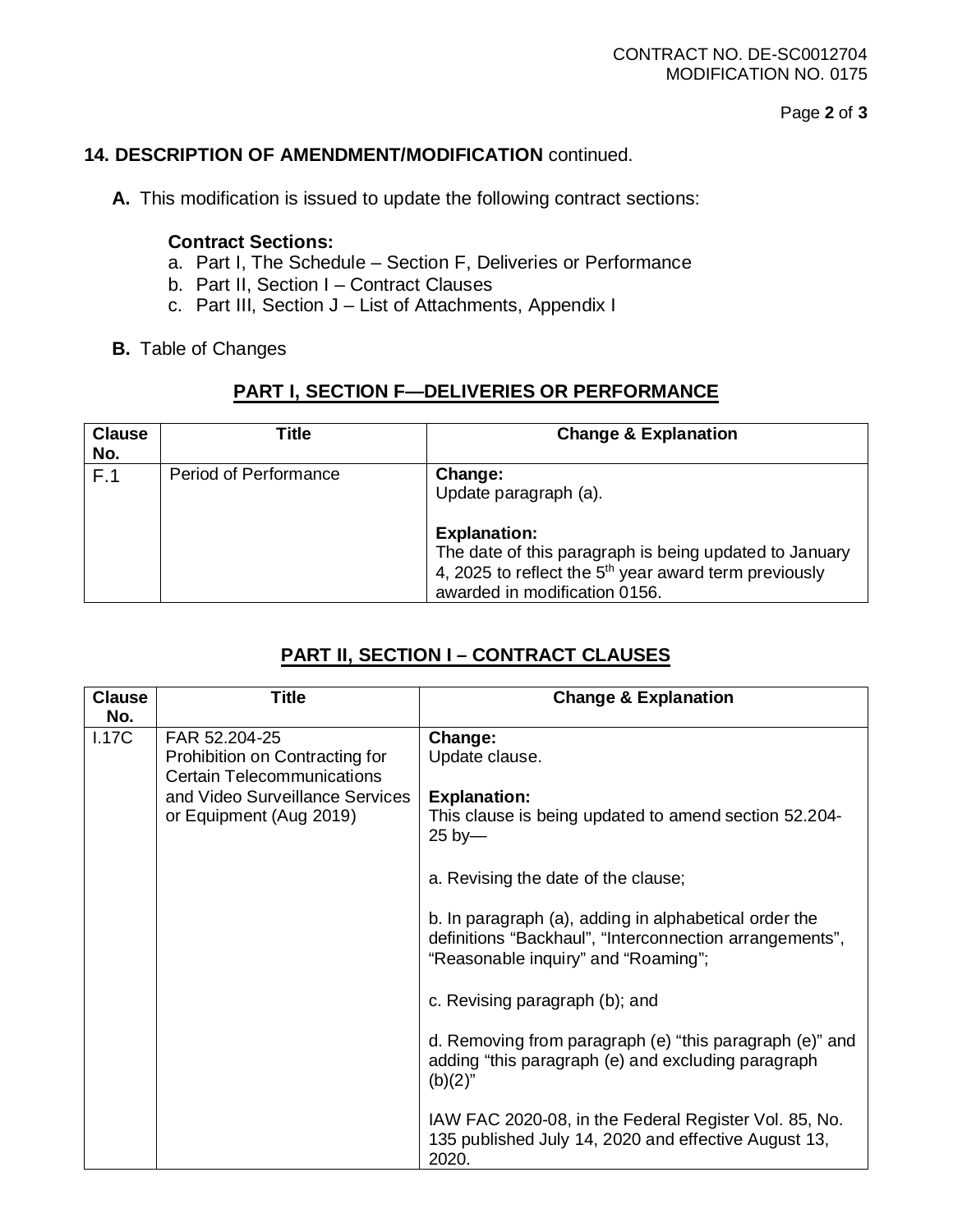| 1.88 | FAR 52.244-6 Subcontracts for | Change:                                                |
|------|-------------------------------|--------------------------------------------------------|
|      | Commercial Items (Jun 2020)   | Update clause.                                         |
|      |                               |                                                        |
|      |                               | <b>Explanation:</b>                                    |
|      |                               | This clause is being updated to amend section 52.244-6 |
|      |                               | $by-$                                                  |
|      |                               |                                                        |
|      |                               | a. Revising the date of the clause; and                |
|      |                               |                                                        |
|      |                               | b. Removing from paragraph $(c)(1)(vi)$ "AUG 2019" and |
|      |                               | adding "AUG 2020" in its place.                        |
|      |                               |                                                        |
|      |                               | IAW FAC 2020-08, in the Federal Register 85 FR 42665   |
|      |                               | published July 14, 2020 and effective August 13, 2020. |

## **PART III, SECTION J — LIST OF DOCUMENTS, EXHIBITS, ATTACHMENTS**

## **APPENDIX I**

| <b>Appendix</b> | Title                 | <b>Change &amp; Explanation</b>                          |
|-----------------|-----------------------|----------------------------------------------------------|
|                 | DOE Directives/List B | Change:                                                  |
|                 |                       | Replace appendix.                                        |
|                 |                       | <b>Explanation:</b>                                      |
|                 |                       | This appendix is replacing the prior version with the    |
|                 |                       | attached Appendix I identified as Modification No. 0175. |

#### **C. ALL OTHER TERMS AND CONDITIONS REMAIN UNCHANGED. END OF MODIFICATION**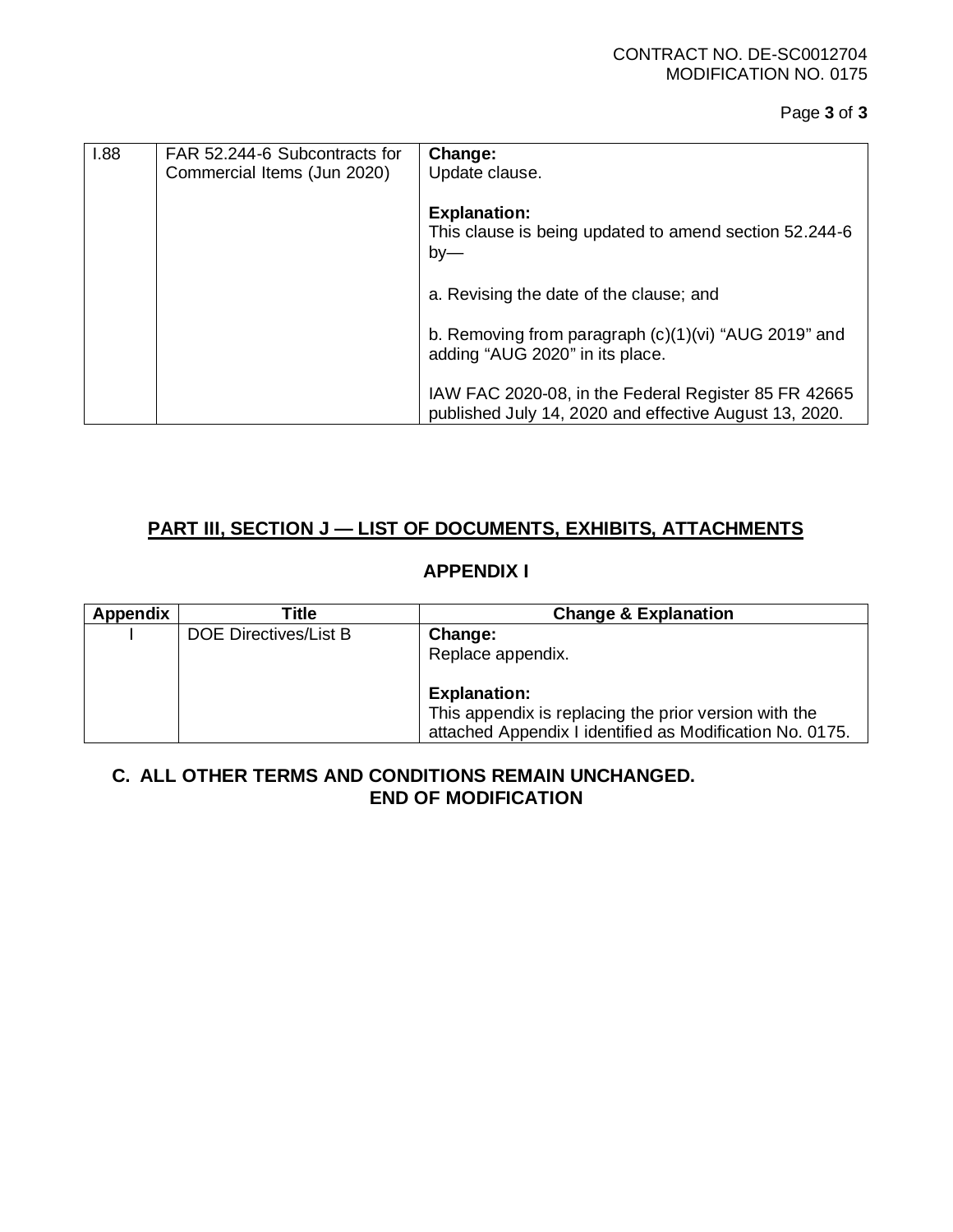Contract No. DE-SC0012704 Section F Modification No. 0175

## **SECTION F**

# **DELIVERIES OR PERFORMANCE**

## **TABLE OF CONTENTS**

| F.3 FAR 52.242-15 – STOP WORK ORDER (AUG 1989) (ALTERNATE I) (APR |  |
|-------------------------------------------------------------------|--|
|                                                                   |  |
|                                                                   |  |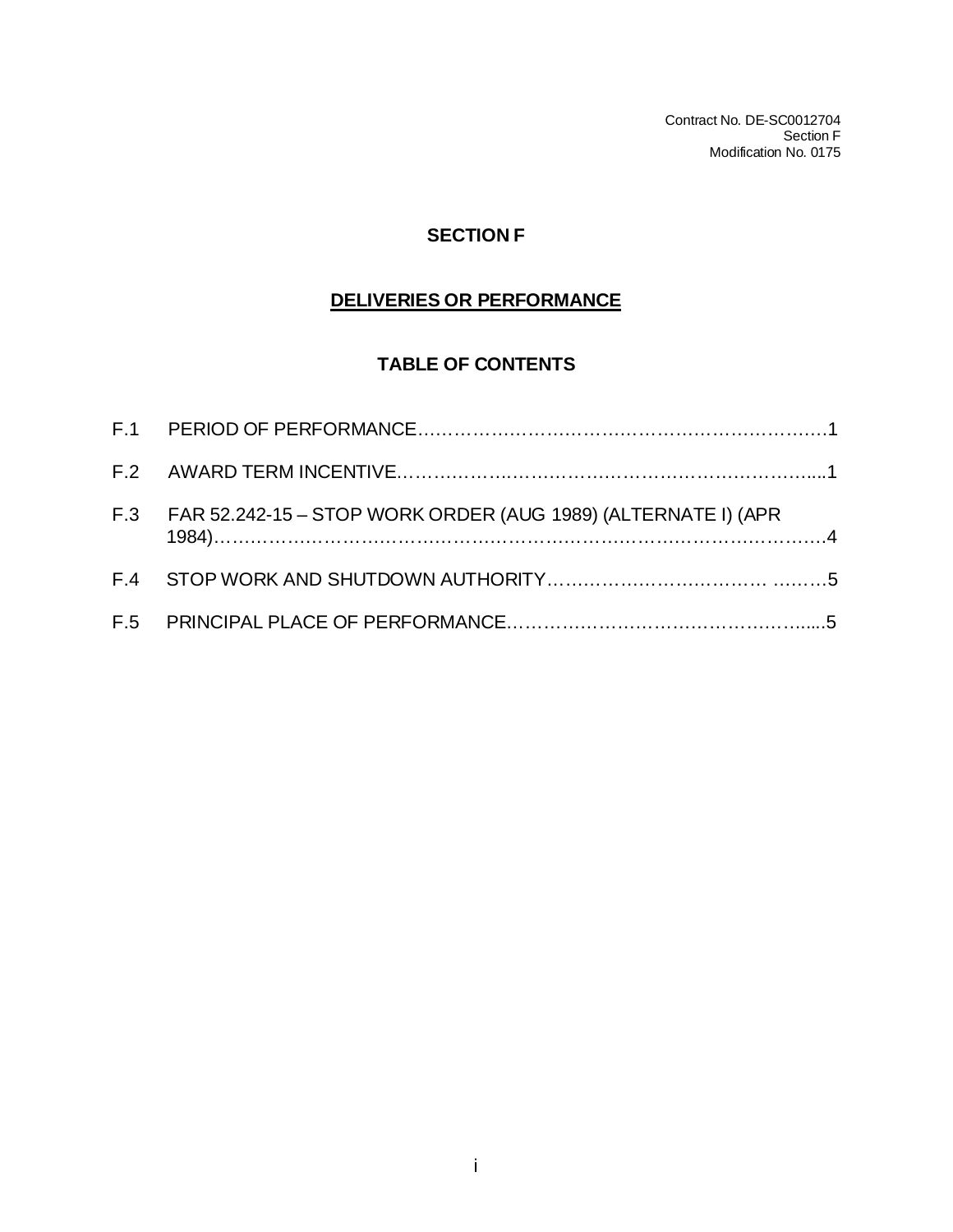#### **F.1 PERIOD OF PERFORMANCE**

- (a) This contract shall be effective as specified in Block No. 28 Award Date, of Standard Form 33, and shall continue up to and including January 4, 2025, unless sooner terminated according to its terms. The contract may be extended in accordance with Section F.2 entitled "Award Term Incentive".
- (b) The contract transition period is from award date through January 4, 2015. The Contractor will assume full operational control of the Laboratory on January 5, 2015.
- (c) The contract's maximum period of performance, including the transition period and award term(s), if earned, shall not exceed 20 years, two (2) months.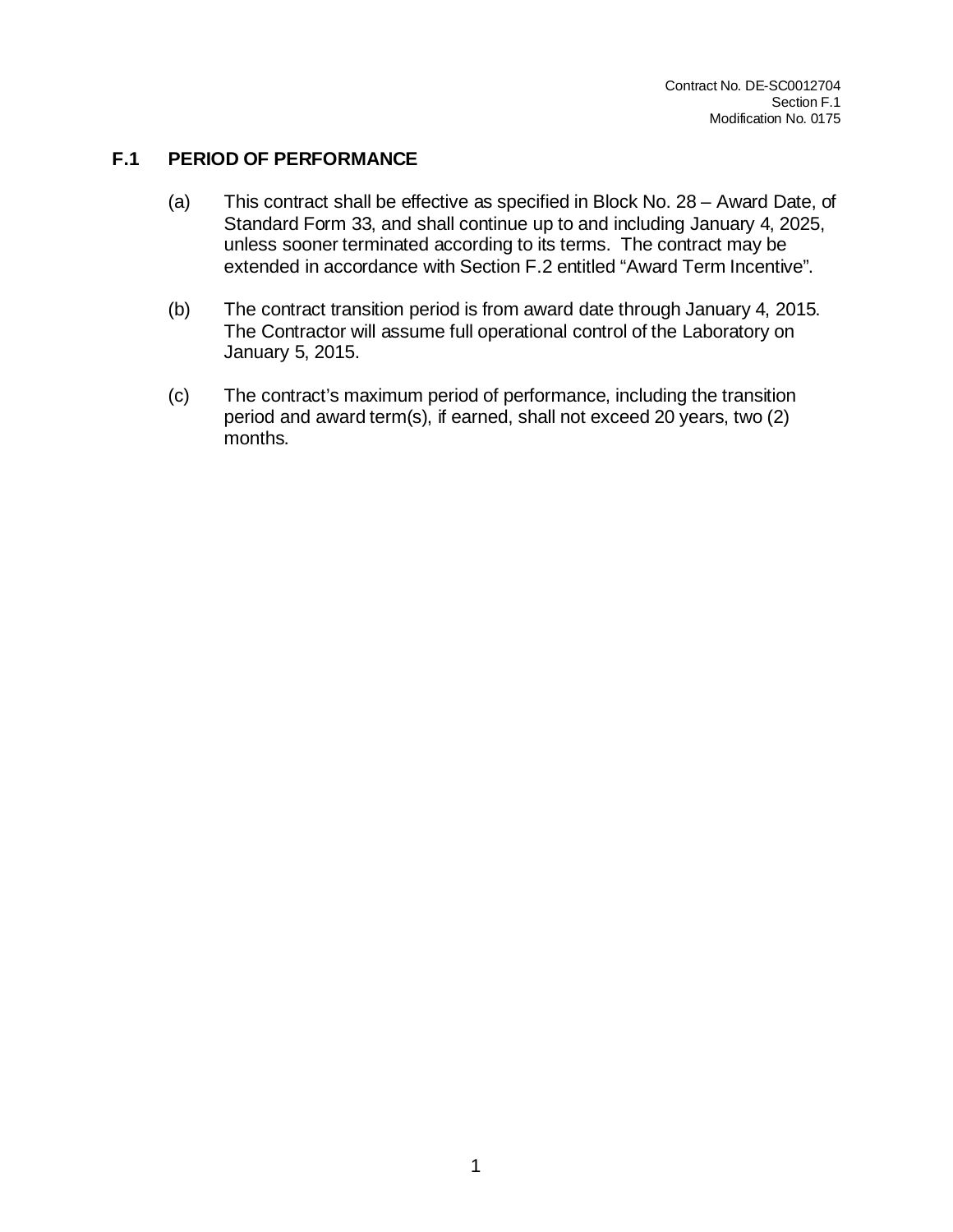#### **CLAUSE I.17C – FAR 52.204-25 – PROHIBITION ON CONTRACTING FOR CERTAIN TELECOMMUNICATIONS AND VIDEO SURVEILLANCE SERVICES OR EQUIPMENT (AUG 2020)**

(a) *Definitions.* As used in this clause—

*Backhaul* means intermediate links between the core network, or backbone network, and the small subnetworks at the edge of the network (*e.g.*, connecting cell phones/towers to the core telephone network). Backhaul can be wireless (e.g., microwave) or wired (*e.g.*, fiber optic, coaxial cable, Ethernet).

*Covered foreign country* means The People's Republic of China.

*Covered telecommunications equipment or services* means–

- (1) Telecommunications equipment produced by Huawei Technologies Company or ZTE Corporation (or any subsidiary or affiliate of such entities);
- (2) For the purpose of public safety, security of Government facilities, physical security surveillance of critical infrastructure, and other national security purposes, video surveillance and telecommunications equipment produced by Hytera Communications Corporation, Hangzhou Hikvision Digital Technology Company, or Dahua Technology Company (or any subsidiary or affiliate of such entities);
- (3) Telecommunications or video surveillance services provided by such entities or using such equipment; or
- (4) Telecommunications or video surveillance equipment or services produced or provided by an entity that the Secretary of Defense, in consultation with the Director of National Intelligence or the Director of the Federal Bureau of Investigation, reasonably believes to be an entity owned or controlled by, or otherwise connected to, the government of a covered foreign country.

#### *Critical technology* means–

- (1) Defense articles or defense services included on the United States Munitions List set forth in the International Traffic in Arms Regulations under subchapter M of chapter I of title 22, Code of Federal Regulations;
- (2) Items included on the Commerce Control List set forth in Supplement No. 1 to part 774 of the Export Administration Regulations under subchapter C of chapter VII of title 15, Code of Federal Regulations, and controlled-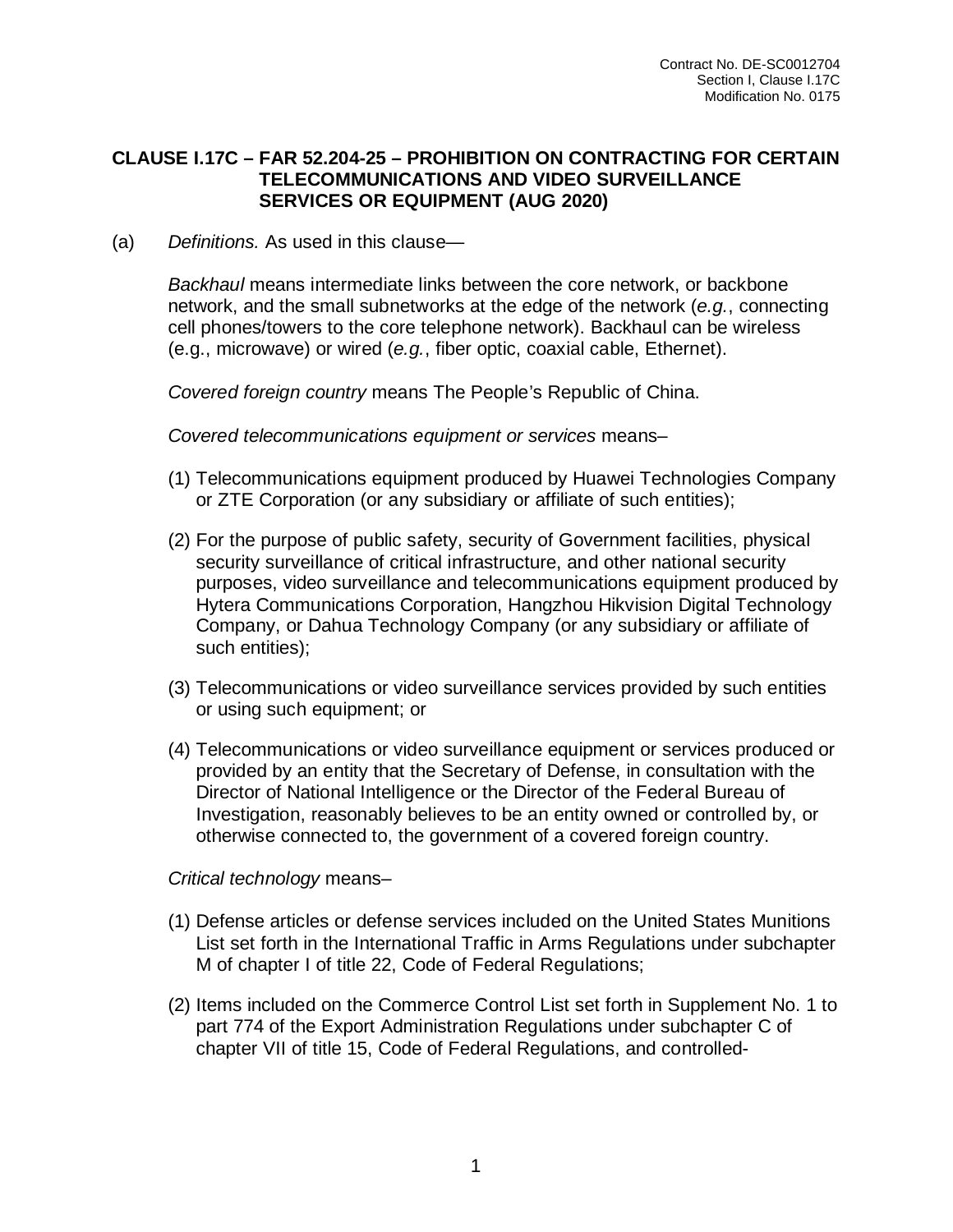- (i) Pursuant to multilateral regimes, including for reasons relating to national security, chemical and biological weapons proliferation, nuclear nonproliferation, or missile technology; or
- (ii) For reasons relating to regional stability or surreptitious listening;
- (3) Specially designed and prepared nuclear equipment, parts and components, materials, software, and technology covered by part 810 of title 10, Code of Federal Regulations (relating to assistance to foreign atomic energy activities);
- (4) Nuclear facilities, equipment, and material covered by part 110 of title 10, Code of Federal Regulations (relating to export and import of nuclear equipment and material);
- (5) Select agents and toxins covered by part 331 of title 7, Code of Federal Regulations, part 121 of title 9 of such Code, or part 73 of title 42 of such Code; or
- (6) Emerging and foundational technologies controlled pursuant to section 1758 of the Export Control Reform Act of 2018 (50 U.S.C. 4817).

*Interconnection arrangements* means arrangements governing the physical connection of two or more networks to allow the use of another's network to hand off traffic where it is ultimately delivered (*e.g.*, connection of a customer of telephone provider A to a customer of telephone company B) or sharing data and other information resources.

*Reasonable inquiry* means an inquiry designed to uncover any information in the entity's possession about the identity of the producer or provider of covered telecommunications equipment or services used by the entity that excludes the need to include an internal or third-party audit.

*Roaming* means cellular communications services (*e.g.*, voice, video, data) received from a visited network when unable to connect to the facilities of the home network either because signal coverage is too weak or because traffic is too high.

*Substantial or essential component* means any component necessary for the proper function or performance of a piece of equipment, system, or service.

- (b) *Prohibition*.
	- (1) Section 889(a)(1)(A) of the John S. McCain National Defense Authorization Act for Fiscal Year 2019 (Pub. L. 115-232) prohibits the head of an executive agency on or after August 13, 2019, from procuring or obtaining, or extending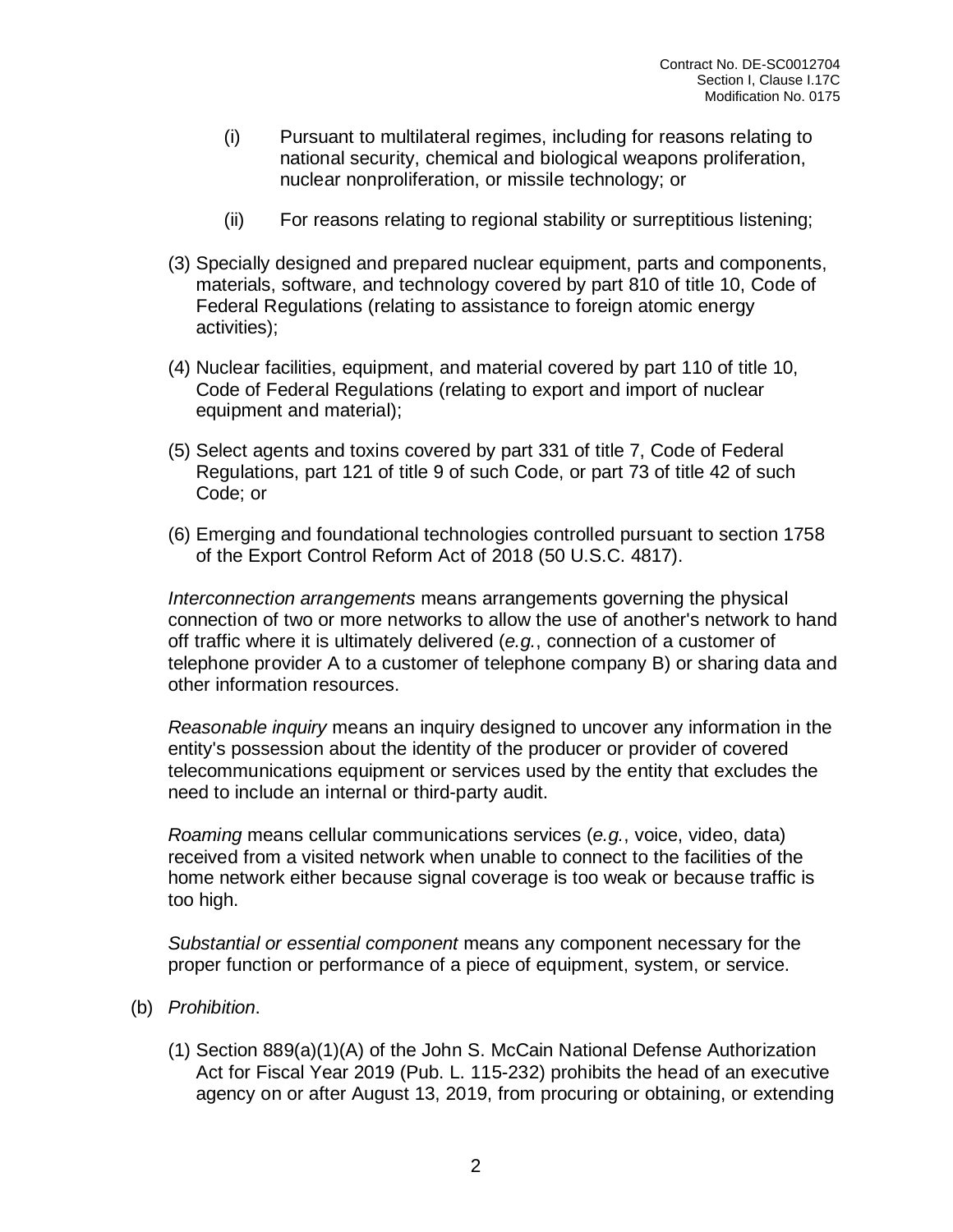or renewing a contract to procure or obtain, any equipment, system, or service that uses covered telecommunications equipment or services as a substantial or essential component of any system, or as critical technology as part of any system. The Contractor is prohibited from providing to the Government any equipment, system, or service that uses covered telecommunications equipment or services as a substantial or essential component of any system, or as critical technology as part of any system, unless an exception at paragraph (c) of this clause applies or the covered telecommunication equipment or services are covered by a waiver described in FAR [4.2104.](https://www.acquisition.gov/far/part-4#FAR_4_2104)

- (2) Section 889(a)(1)(B) of the John S. McCain National Defense Authorization Act for Fiscal Year 2019 (Pub. L. 115-232) prohibits the head of an executive agency on or after August 13, 2020, from entering into a contract, or extending or renewing a contract, with an entity that uses any equipment, system, or service that uses covered telecommunications equipment or services as a substantial or essential component of any system, or as critical technology as part of any system, unless an exception at paragraph (c) of this clause applies or the covered telecommunication equipment or services are covered by a waiver described in FAR [4.2104.](https://www.acquisition.gov/far/part-4#FAR_4_2104) This prohibition applies to the use of covered telecommunications equipment or services, regardless of whether that use is in performance of work under a Federal contract.
- (c) *Exceptions.* This clause does not prohibit contractors from providing—
	- (1) A service that connects to the facilities of a third-party, such as backhaul, roaming, or interconnection arrangements; or
	- (2) Telecommunications equipment that cannot route or redirect user data traffic or permit visibility into any user data or packets that such equipment transmits or otherwise handles.
- (d) Reporting requirement.
	- (1) In the event the Contractor identifies covered telecommunications equipment or services used as a substantial or essential component of any system, or as critical technology as part of any system, during contract performance, or the Contractor is notified of such by a subcontractor at any tier or by any other source, the Contractor shall report the information in paragraph (d)(2) of this clause to the Contracting Officer, unless elsewhere in this contract are established procedures for reporting the information; in the case of the Department of Defense, the Contractor shall report to the website at [https://dibnet.dod.mil.](https://dibnet.dod.mil/) For indefinite delivery contracts, the Contractor shall report to the Contracting Officer for the indefinite delivery contract and the Contracting Officer(s) for any affected order or, in the case of the Department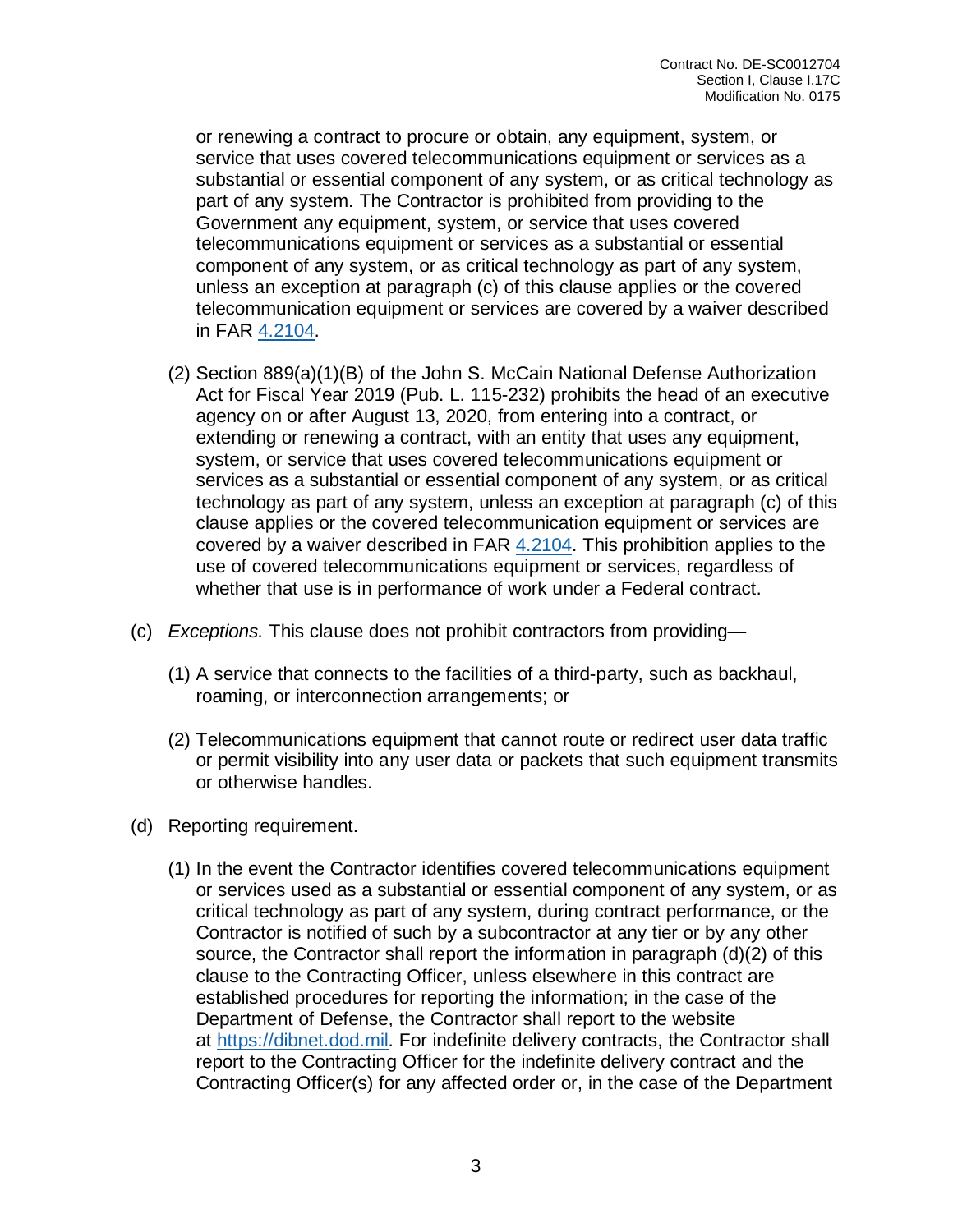of Defense, identify both the indefinite delivery contract and any affected orders in the report provided at [https://dibnet.dod.mil.](https://dibnet.dod.mil/)

- (2) The Contractor shall report the following information pursuant to paragraph (d)(1) of this clause
	- (i) Within one business day from the date of such identification or notification: the contract number; the order number(s), if applicable; supplier name; supplier unique entity identifier (if known); supplier Commercial and Government Entity (CAGE) code (if known); brand; model number (original equipment manufacturer number, manufacturer part number, or wholesaler number); item description; and any readily available information about mitigation actions undertaken or recommended.
	- (ii) Within 10 business days of submitting the information in paragraph (d)(2)(i) of this clause: any further available information about mitigation actions undertaken or recommended. In addition, the Contractor shall describe the efforts it undertook to prevent use or submission of covered telecommunications equipment or services, and any additional efforts that will be incorporated to prevent future use or submission of covered telecommunications equipment or services.
- (e) *Subcontracts.* The Contractor shall insert the substance of this clause, including this paragraph (e) and excluding paragraph (b)(2), in all subcontracts and other contractual instruments, including subcontracts for the acquisition of commercial items.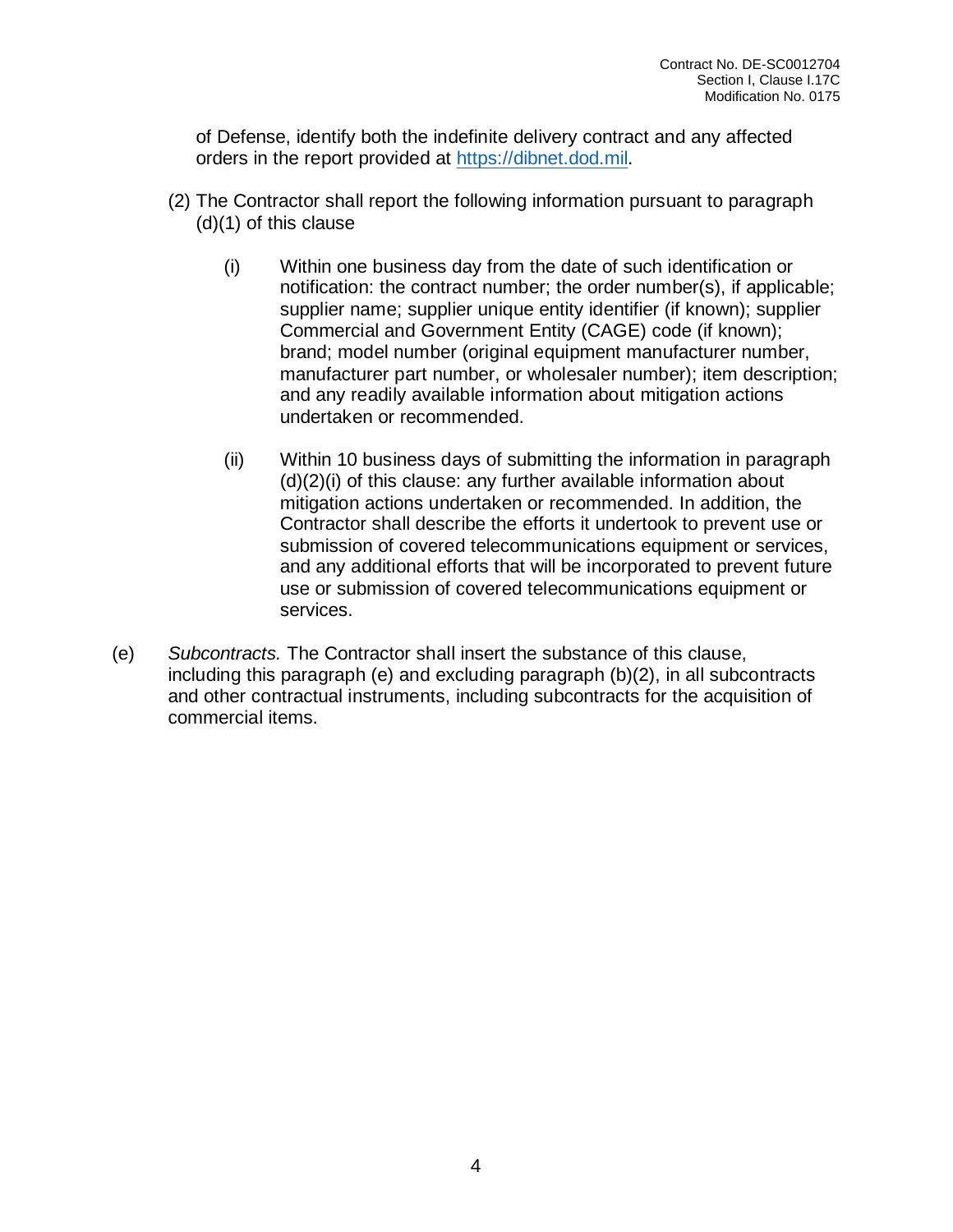## **CLAUSE I.88 – FAR 52.244-6 - SUBCONTRACTS FOR COMMERCIAL ITEMS (AUG 2020)**

(a) *Definitions.* As used in this clause—

*Commercial item* and *commercially available off-the-shelf item* have the meanings contained in Federal Acquisition Regulation (FAR) [2.101.](https://www.acquisition.gov/far/part-2#FAR_2_101)

*Subcontract* includes a transfer of commercial items between divisions, subsidiaries, or affiliates of the Contractor or subcontractor at any tier.

(b) To the maximum extent practicable, the Contractor shall incorporate, and require its subcontractors at all tiers to incorporate, commercial items or nondevelopmental items as components of items to be supplied under this contract.

(c)

- (1) The Contractor shall insert the following clauses in subcontracts for commercial items:
	- (i) [52.203-13,](https://www.acquisition.gov/far/part-52#FAR_52_203_13) Contractor Code of Business Ethics and Conduct (JUN 2020) (41 [U.S.C.](http://uscode.house.gov/browse.xhtml;jsessionid=114A3287C7B3359E597506A31FC855B3) 3509), if the subcontract exceeds the threshold specified in FAR [3.1004\(](https://www.acquisition.gov/far/part-3#FAR_3_1004)a) on the date of subcontract award, and has a performance period of more than 120 days. In altering this clause to identify the appropriate parties, all disclosures of violation of the civil False Claims Act or of Federal criminal law shall be directed to the agency Office of the Inspector General, with a copy to the Contracting Officer.
	- (ii) [52.203-15,](https://www.acquisition.gov/far/part-52#FAR_52_203_15) Whistleblower Protections Under the American Recovery and Reinvestment Act of 2009 (JUN 2010) (Section 1553 of Pub. L. 111-5), if the subcontract is funded under the Recovery Act.
	- (iii) [52.203-19,](https://www.acquisition.gov/far/part-52#FAR_52_203_19) Prohibition on Requiring Certain Internal Confidentiality Agreements or Statements (JAN 2017).
	- (iv) [52.204-21,](https://www.acquisition.gov/far/part-52#FAR_52_204_21) Basic Safeguarding of Covered Contractor Information Systems (JUN 2016), other than subcontracts for commercially available off-the-shelf items, if flow down is required in accordance with paragraph (c) of FAR clause [52.204-21.](https://www.acquisition.gov/far/part-52#FAR_52_204_21)
	- (v) [52.204-23,](https://www.acquisition.gov/far/part-52#FAR_52_204_23) Prohibition on Contracting for Hardware, Software, and Services Developed or Provided by Kaspersky Lab and Other Covered Entities (JUL 2018) (Section 1634 of Pub. L. 115-91).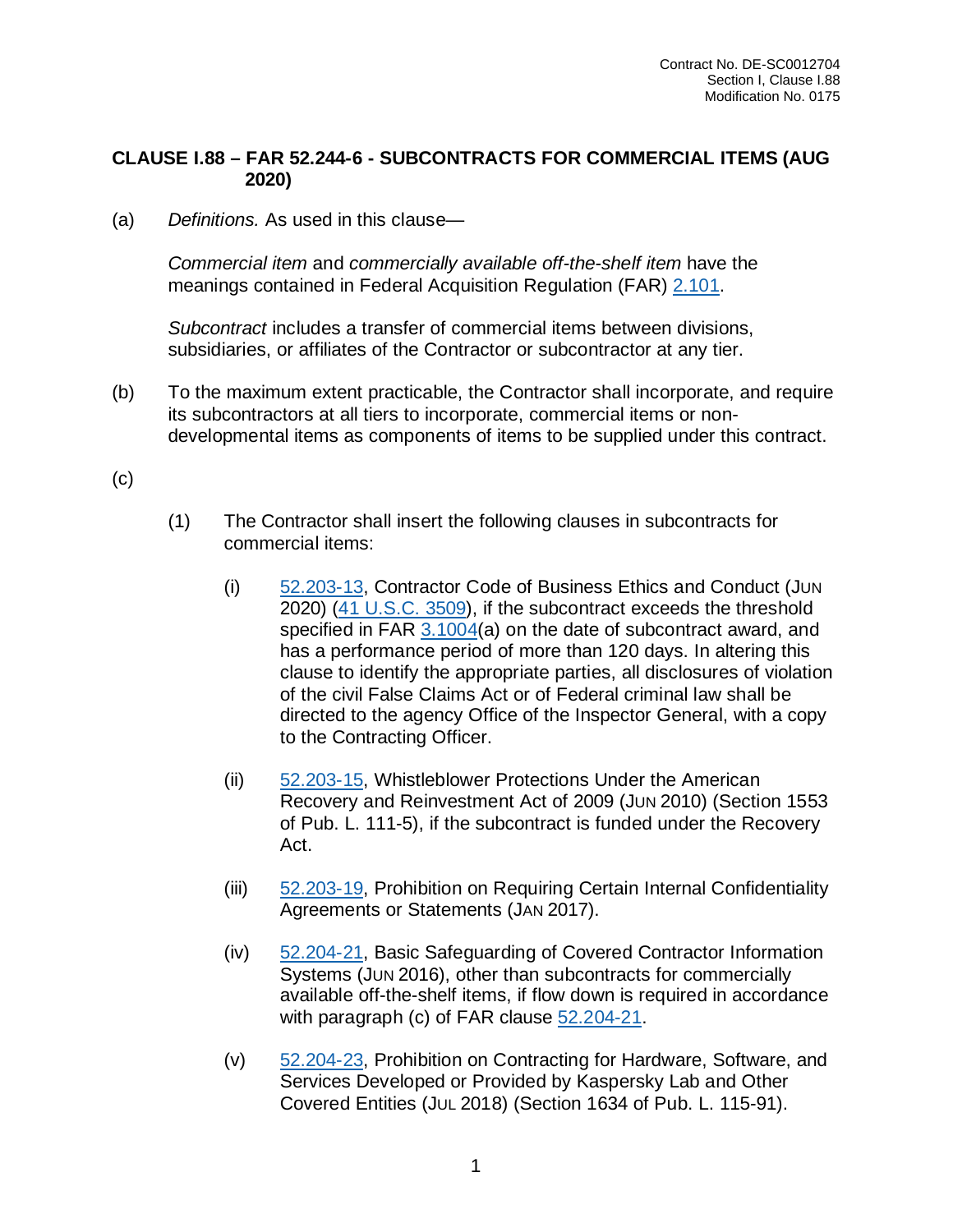- (vi) [52.204-25,](https://www.acquisition.gov/far/part-52#FAR_52_204_25) Prohibition on Contracting for Certain Telecommunications and Video Surveillance Services or Equipment. (AUG 2020) (Section 889(a)(1)(A) of Pub. L. 115-232).
- (vii) [52.219-8,](https://www.acquisition.gov/far/part-52#FAR_52_219_8) Utilization of Small Business Concerns (OCT 2018) (15 [U.S.C.637\(](http://uscode.house.gov/view.xhtml?req=granuleid:USC-prelim-title15-section637&num=0&edition=prelim)d)(2) and (3)), if the subcontract offers further subcontracting opportunities. If the subcontract (except subcontracts to small business concerns) exceeds the applicable threshold specified in FAR [19.702\(](https://www.acquisition.gov/far/part-19#FAR_19_702)a) on the date of subcontract award, the subcontractor must include [52.219-8](https://www.acquisition.gov/far/part-52#FAR_52_219_8) in lower tier subcontracts that offer subcontracting opportunities.
- (viii) [52.222-21,](https://www.acquisition.gov/far/part-52#FAR_52_222_21) *Prohibition*of Segregated Facilities (APR 2015).
- (ix) [52.222-26,](https://www.acquisition.gov/far/part-52#FAR_52_222_26) Equal Opportunity (*Sept* 2015) (E.O.11246).
- (x) [52.222-35,](https://www.acquisition.gov/far/part-52#FAR_52_222_35) Equal Opportunity for Veterans (JUN 2020) (38 [U.S.C.4212\(a\)\)](http://uscode.house.gov/browse.xhtml;jsessionid=114A3287C7B3359E597506A31FC855B3);
- (xi) [52.222-36,](https://www.acquisition.gov/far/part-52#FAR_52_222_36) Equal Opportunity for Workers with Disabilities (JUN 2020) (29 [U.S.C.793\)](http://uscode.house.gov/browse.xhtml;jsessionid=114A3287C7B3359E597506A31FC855B3).
- (xii) [52.222-37,](https://www.acquisition.gov/far/part-52#FAR_52_222_37) Employment Reports on Veterans (JUN 2020) (38 [U.S.C.4212\).](http://uscode.house.gov/browse.xhtml;jsessionid=114A3287C7B3359E597506A31FC855B3)
- (xiii) [52.222-40,](https://www.acquisition.gov/far/part-52#FAR_52_222_40) Notification of Employee Rights Under the National Labor Relations Act (DEC 2010) (E.O. 13496), if flow down is required in accordance with paragraph (f) of FAR clause 52.222-40.
- (xiv)
- (A) [52.222-50,](https://www.acquisition.gov/far/part-52#FAR_52_222_50) Combating Trafficking in Persons (JAN 2019) (22 U.S.C. [chapter](http://uscode.house.gov/browse.xhtml;jsessionid=114A3287C7B3359E597506A31FC855B3) 78 and E.O. 13627).
- (B) Alternate I (MAR 2015) of [52.222-50\(](https://www.acquisition.gov/far/part-52#FAR_52_222_50)22 U.S.C. [chapter](http://uscode.house.gov/browse.xhtml;jsessionid=114A3287C7B3359E597506A31FC855B3) 78 and E.O. 13627).
- (xv) [52.222-55,](https://www.acquisition.gov/far/part-52#FAR_52_222_55) Minimum Wages under Executive Order 13658 (DEC 2015), if flow down is required in accordance with paragraph (k) of FAR clause [52.222-55.](https://www.acquisition.gov/far/part-52#FAR_52_222_55)
- (xvi) [52.222-62,](https://www.acquisition.gov/far/part-52#FAR_52_222_62) Paid Sick Leave Under Executive Order 13706 (JAN 2017) (E.O. 13706), if flow down is required in accordance with paragraph (m) of FAR clause [52.222-62.](https://www.acquisition.gov/far/part-52#FAR_52_222_62)

(xvii)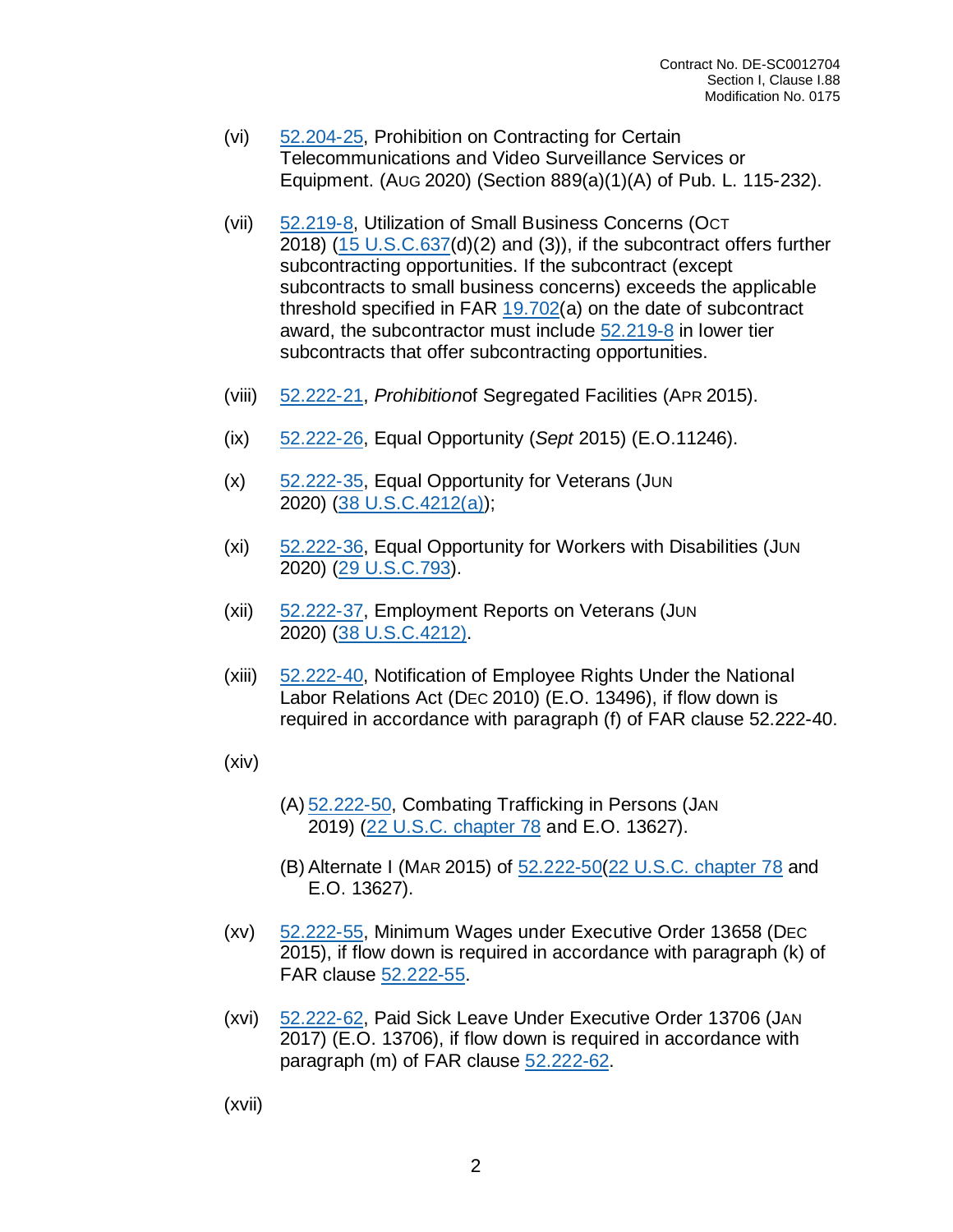- (A) [52.224-3,](https://www.acquisition.gov/far/part-52#FAR_52_224_3) Privacy Training (JAN 2017) (5 [U.S.C.](http://uscode.house.gov/view.xhtml?req=granuleid:USC-prelim-title5-section552a&num=0&edition=prelim) 552a) if flow down is required in accordance with [52.224-3\(](https://www.acquisition.gov/far/part-52#FAR_52_224_3)f).
- (B) Alternate I (JAN 2017) of [52.224-3,](https://www.acquisition.gov/far/part-52#FAR_52_224_3) if flow down is required in accordance with [52.224-3\(](https://www.acquisition.gov/far/part-52#FAR_52_224_3)f) and the agency specifies that only its agency-provided training is acceptable).
- (xviii) [52.225-26,](https://www.acquisition.gov/far/part-52#FAR_52_225_26) Contractors Performing Private Security Functions Outside the United States (OCT 2016) (Section 862, as amended, of the National Defense Authorization Act for Fiscal Year 2008; 10 [U.S.C.](http://uscode.house.gov/browse.xhtml;jsessionid=114A3287C7B3359E597506A31FC855B3) 2302 Note).
- (xix) [52.232-40,](https://www.acquisition.gov/far/part-52#FAR_52_232_40) Providing Accelerated Payments to Small Business Subcontractors (DEC 2013), if flow down is required in accordance with paragraph (c) of FAR clause [52.232-40.](https://www.acquisition.gov/far/part-52#FAR_52_232_40)
- (xx) [52.247-64,](https://www.acquisition.gov/far/part-52#FAR_52_247_64) Preference for Privately Owned U.S.-Flag Commercial Vessels (FEB 2006) (46 U.S.C. [App.1241](http://uscode.house.gov/browse.xhtml;jsessionid=114A3287C7B3359E597506A31FC855B3) and 10 [U.S.C.2631\)](http://uscode.house.gov/browse.xhtml;jsessionid=114A3287C7B3359E597506A31FC855B3), if flow down is required in accordance with paragraph (d) of FAR clause [52.247-64\)](https://www.acquisition.gov/far/part-52#FAR_52_247_64).
- (2) While not required, the Contractor may flow down to subcontracts for commercial items a minimal number of additional clauses necessary to satisfy its contractual obligations.
- (d) The Contractor shall include the terms of this clause, including this paragraph (d), in subcontracts awarded under this contract.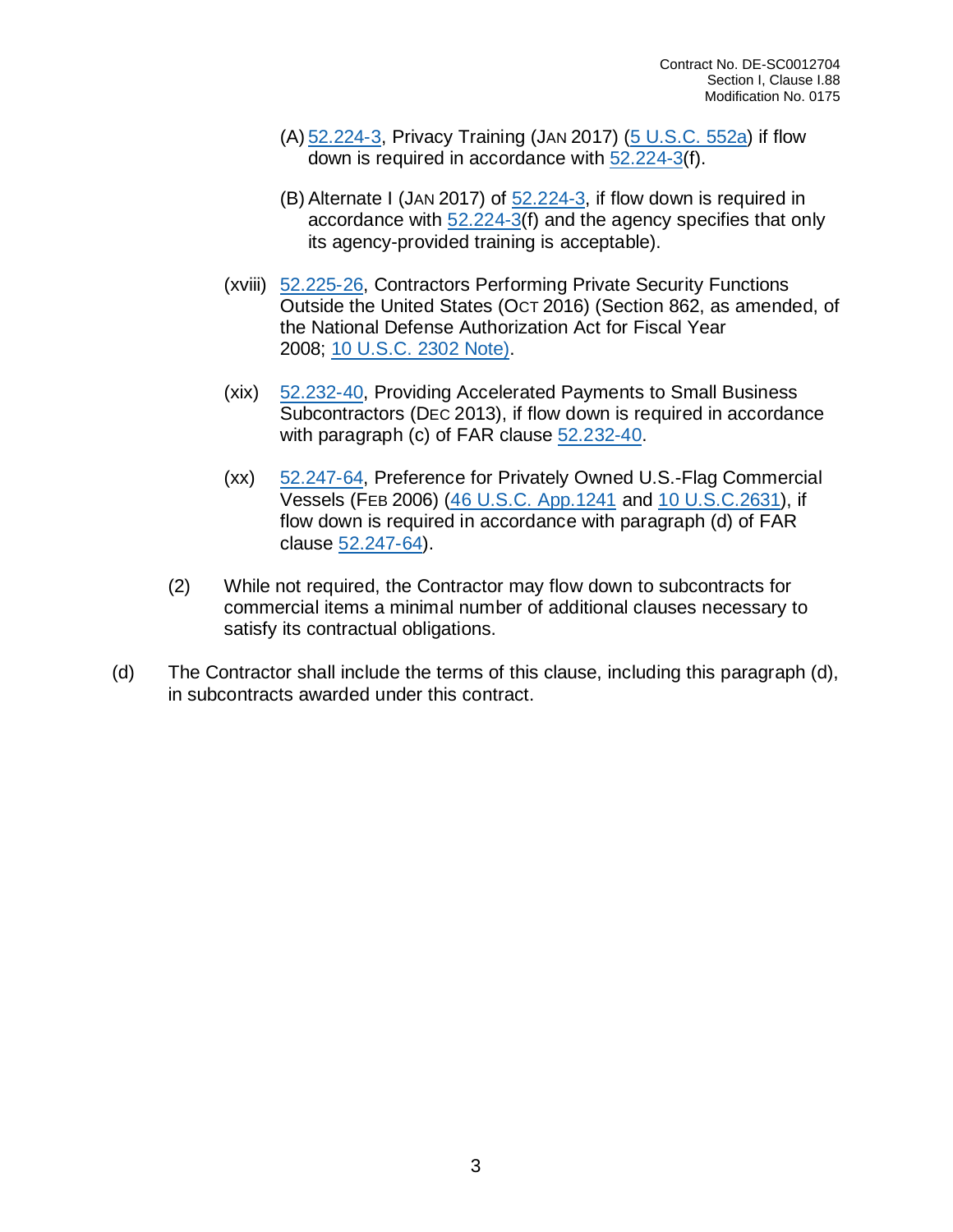**Contract No. DE-SC0012704 Section J | Appendix I Modification No. 0175**

## **APPENDIX I**

**DOE Directives/List B**

**Brookhaven National Laboratory Applicable to the Operations of**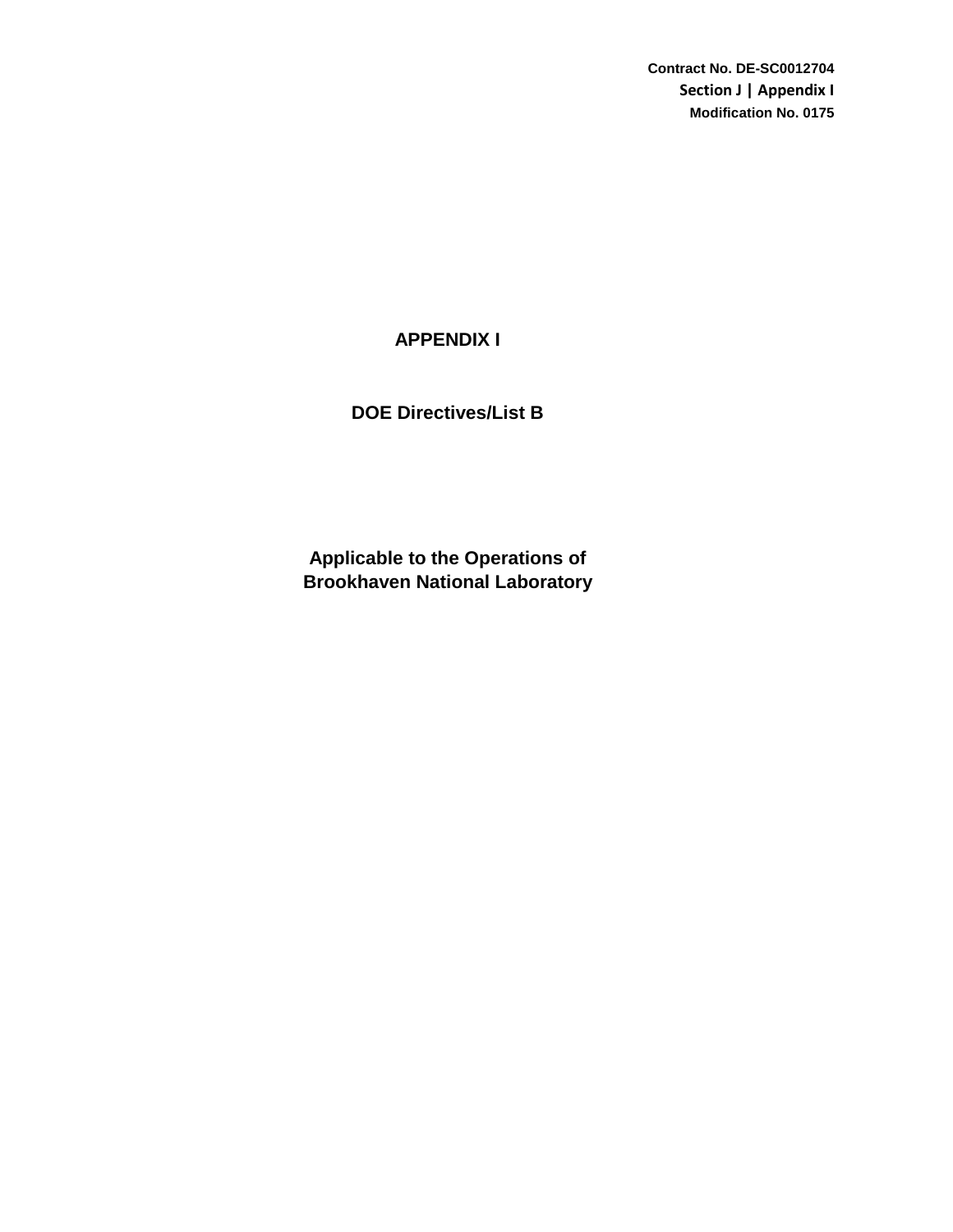There is no List A to this Appendix.

List B to this Appendix contains the following:

Part I: "Directives List"

This section contains a list of Directives that are considered by DOE as applicable to the BNL contract.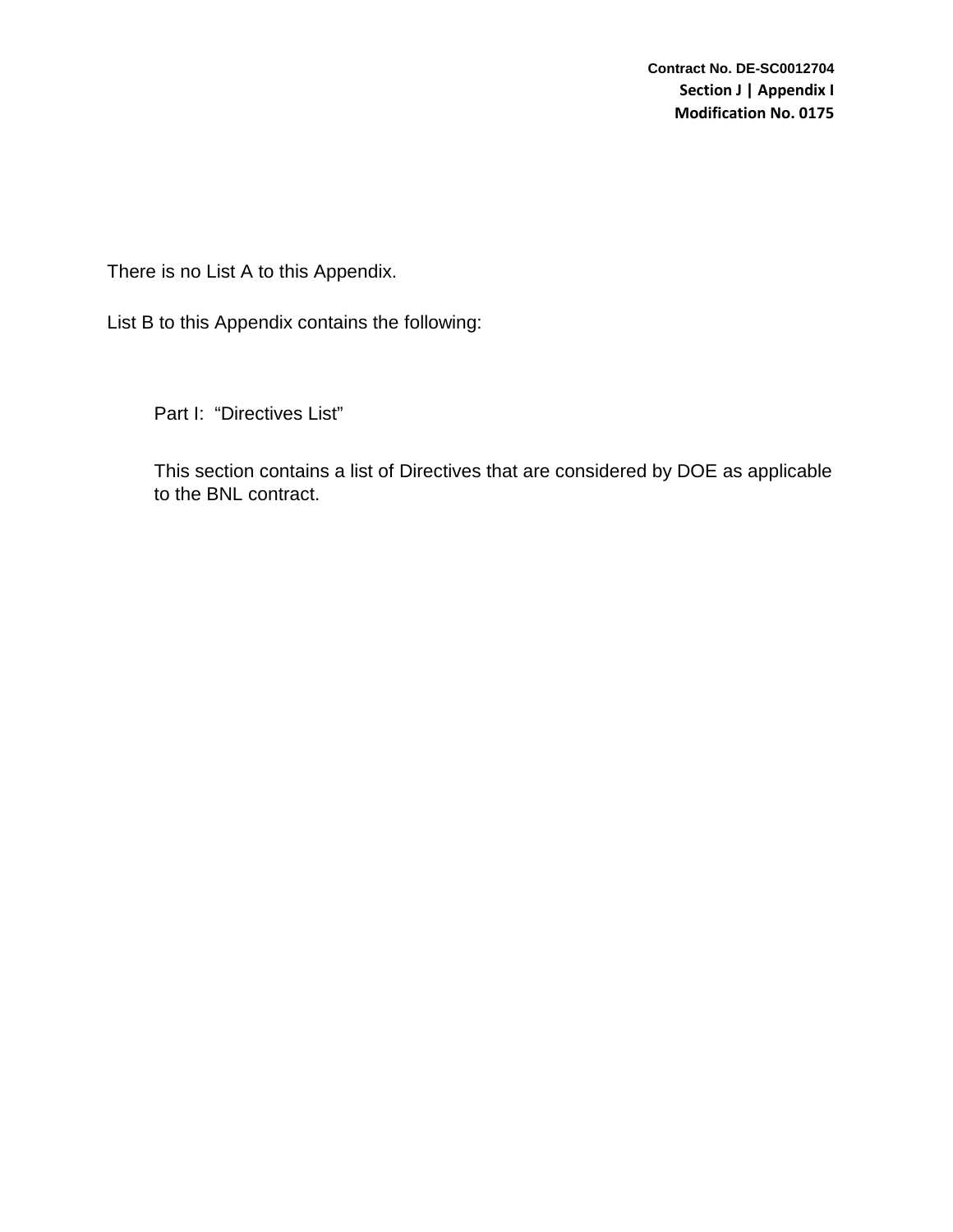| <b>ISSUED</b> | <b>TYPE</b> | <b>NUMBER</b> | <b>THROUGH</b><br><b>CHANGE</b>      | <b>TITLE</b><br><b>Includes Compliance Notes as Necessary</b>                                                                                          |
|---------------|-------------|---------------|--------------------------------------|--------------------------------------------------------------------------------------------------------------------------------------------------------|
| 9/29/1995     | Order       | 130.1         |                                      | <b>Budget Formulation</b>                                                                                                                              |
| 9/4/2008      | Manual      | 142.2-1       | Chg. 1<br>(Admin Chg.)<br>6/27/2013  | Manual for Implementation of the Voluntary Offer Safeguards<br>Agreement and Additional Protocol with the International Atomic<br><b>Energy Agency</b> |
| 12/15/2006    | Order       | 142.2A        | Chg. 1<br>(Admin Chg.)<br>6/27/2013  | Voluntary Offer Safeguards Agreement and Additional Protocol<br>with the International Atomic Energy Agency                                            |
| 10/14/2010    | Order       | 142.3A        | Chg.2<br>(LtdChg.)<br>12/13/2019     | Unclassified Foreign Visits and Assignments Program                                                                                                    |
| 3/31/2014     | Order       | 150.1A        |                                      | <b>Continuity Programs</b>                                                                                                                             |
| 8/11/2016     | Order       | 151.1D        | Chg.1<br>(Minor Chg.)<br>10/4/2019   | Comprehensive Emergency Management System                                                                                                              |
| 6/27/2007     | Order       | 153.1         |                                      | Departmental Radiological Emergency Response Assets                                                                                                    |
| 12/23/2008    | Order       | 200.1A        | Chg.1<br>(Minor Chg.)<br>01/13/2017  | <b>Information Technology Management</b>                                                                                                               |
| 1/7/2005      | Order       | 203.1         |                                      | Limited Personal Use of Government Office Equipment Including<br><b>Information Technology</b>                                                         |
| 5/15/2019     | Order       | 205.1C        |                                      | Department of Energy Cyber Security Program                                                                                                            |
| 1/16/2009     | Order       | 206.1         | Chg.1<br>(Minor Chg.)<br>11/1/2018   | Department of Energy Privacy Program                                                                                                                   |
| 2/19/2013     | Order       | 206.2         |                                      | Identity, Credential and Access Management (ICAM)                                                                                                      |
| 4/8/2011      | Order       | 210.2A        |                                      | DOE Corporate Operating Experience Program                                                                                                             |
| 9/27/2016     | Order       | 221.1B        |                                      | Reporting Fraud, Waste, and Abuse to the Office of Inspector<br>General                                                                                |
| 2/25/2008     | Order       | 221.2A        |                                      | Cooperation with the Office of Inspector General                                                                                                       |
| 3/4/2011      | Order       | 225.1B        |                                      | <b>Accident Investigations</b>                                                                                                                         |
| 12/21/2015    | Order       | 227.1A        | Chg. 1<br>(Admin Chg.)<br>1/21/2020  | Independent Oversight Program                                                                                                                          |
| 6/27/2011     | Order       | 231.1B        | Chg. 1<br>(Admin Chg.)<br>11/28/2012 | Environment, Safety and Health Reporting                                                                                                               |
| 1/17/2017     | Order       | 232.2A        | Chg.1<br>(Minor Chg.)<br>10/04/2019  | Occurrence Reporting and Processing of Operations Information                                                                                          |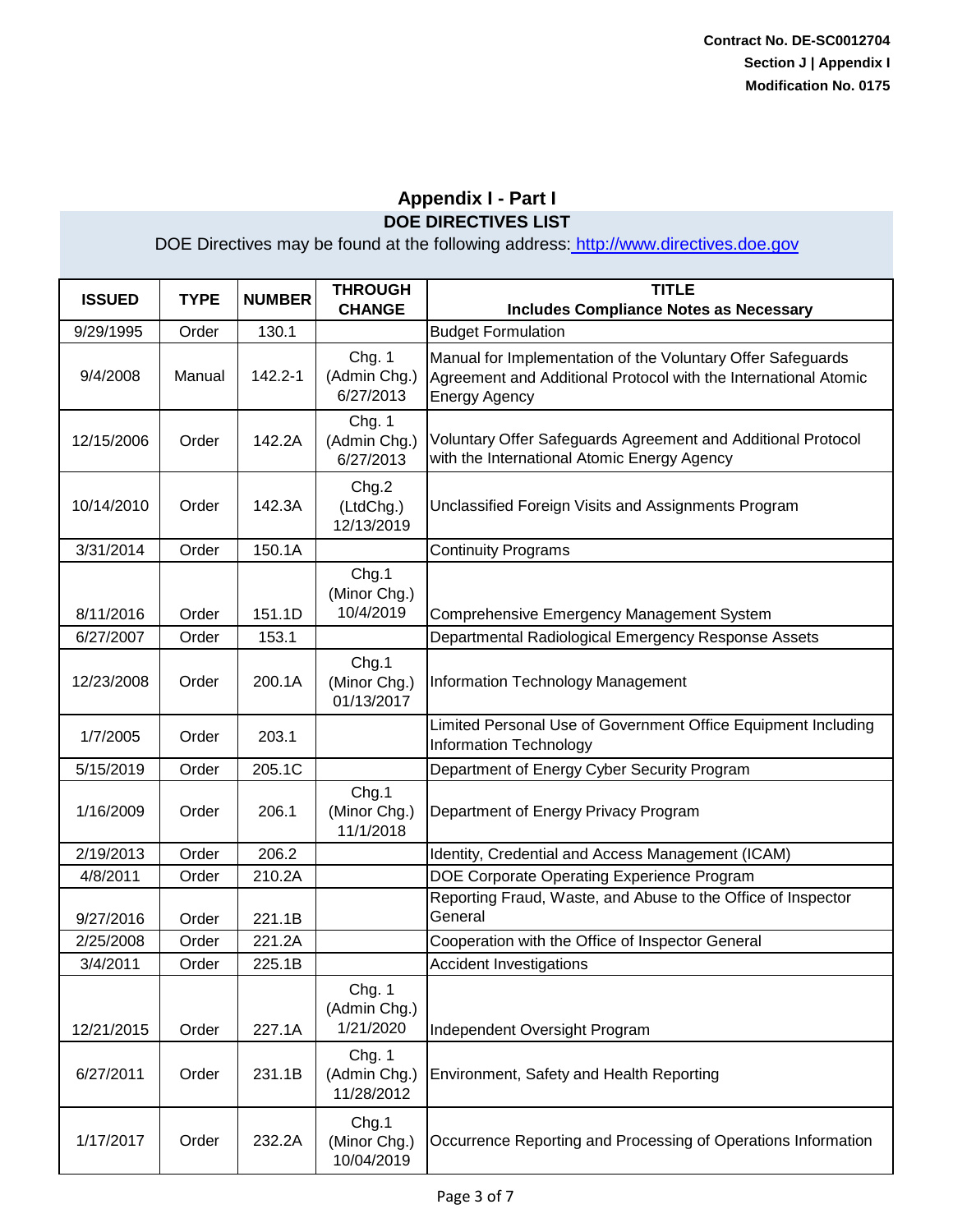| <b>ISSUED</b> | <b>TYPE</b> | <b>NUMBER</b>                                                | <b>THROUGH</b><br><b>CHANGE</b>     | <b>TITLE</b><br><b>Includes Compliance Notes as Necessary</b>           |
|---------------|-------------|--------------------------------------------------------------|-------------------------------------|-------------------------------------------------------------------------|
| 12/13/2010    | Order       | 241.1B                                                       | Chg. 1<br>(Admin Chg)<br>4/26/2016  | Scientific and Technical Information Management                         |
| 3/11/2013     | Order       | 243.1B                                                       | Chg. 1<br>(Admin Chg.)<br>7/8/2013  | Records Management Program                                              |
| 2/23/2011     | Order       | 252.1A                                                       | Chg. 1<br>(Admin Chg.)<br>3/12/2013 | <b>Technical Standards Program</b>                                      |
| 11/19/2009    | Order       | 313.1                                                        |                                     | Management and Funding of the Department's Overseas<br>Presence         |
| 10/18/2007    | Order       | 341.1A<br>Parts: 1.(a-<br>b) $2.a(1-3)$<br>$2.a(4)(a-$<br>h) |                                     | <b>Federal Employee Health Services</b>                                 |
| 9/30/1996     | Order       | 350.1                                                        | Chg. 7<br>(LtdChg.)<br>2/19/2020    | Contractor Human Resource Management Programs                           |
| 8/17/2009     | Order       | 410.2                                                        | Chg. 1<br>(Admin Chg.)<br>4/10/2014 | Management of Nuclear Materials                                         |
| 1/4/2017      | Order       | 411.2                                                        |                                     | Scientific Integrity                                                    |
| 1/4/2017      | Policy      | 411.2A                                                       |                                     | <b>Scientific Integrity Policy</b>                                      |
| 10/28/2008    | Order       | 413.1B                                                       |                                     | Internal Control Program                                                |
| 10/22/2015    | Order       | 413.2C                                                       | Chg.1<br>(Minor Chg.)<br>8/2/2018   | Laboratory Directed Research and Development                            |
| 11/29/2010    | Order       | 413.3B                                                       | Chg. 5<br>(Minor Chg.)<br>4/12/2018 | Program and Project Management for the Acquisition of Capital<br>Assets |
| 4/25/2011     | Order       | 414.1D                                                       | Chg. 1<br>(Admin Chg.)<br>5/8/2013  | <b>Quality Assurance</b>                                                |
| 12/3/2012     | Order       | 415.1                                                        | Chg. 2<br>(Minor Chg.)<br>1/17/2017 | Information Technology Project Management                               |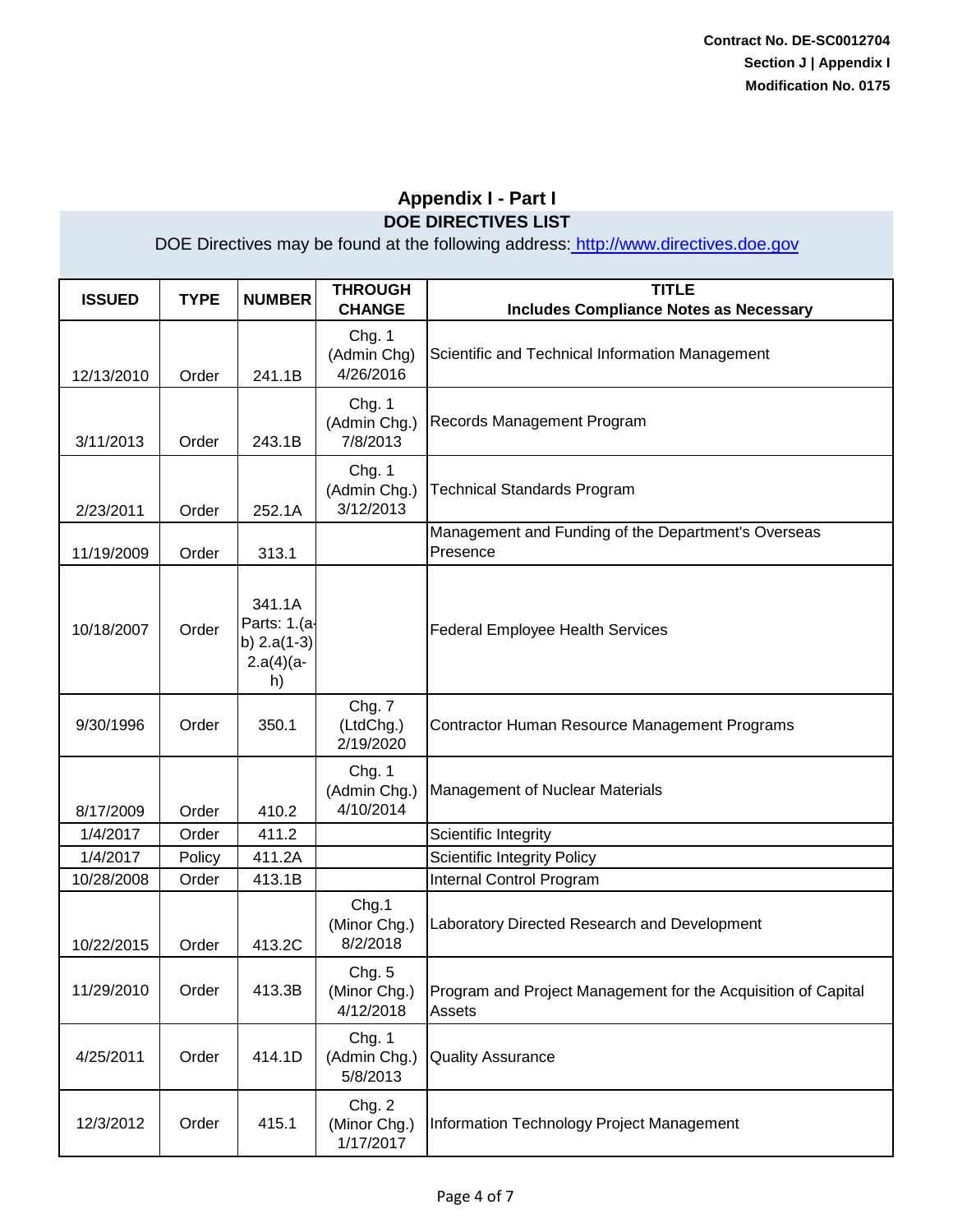| <b>ISSUED</b> | <b>TYPE</b> | <b>NUMBER</b> | <b>THROUGH</b><br><b>CHANGE</b>      | <b>TITLE</b><br><b>Includes Compliance Notes as Necessary</b>                                                                                                                                                                                                                                                                                                                     |
|---------------|-------------|---------------|--------------------------------------|-----------------------------------------------------------------------------------------------------------------------------------------------------------------------------------------------------------------------------------------------------------------------------------------------------------------------------------------------------------------------------------|
| 12/4/2012     | Order       | 420.1C        | Chg.3<br>(Ltd Chg.)<br>11/14/2019    | <b>Facility Safety</b><br><b>Compliance Note:</b> CRD Chapters 1, 3, and 5 only are applicable to<br>BNL Hazardous Category 1, 2, or 3 nuclear facilities. Currently<br>these type of nuclear facilities do not exist at BNL. The<br>requirements of DOE O 420. 1C Chg. 2 CRD Chapters 2 (Fire<br>Protection) and 5 (Natural Phenomena Hazards Mitigation) apply to<br><b>BNL</b> |
| 7/21/2011     | Order       | 420.2C        |                                      | Safety of Accelerator Facilities                                                                                                                                                                                                                                                                                                                                                  |
| 6/29/2010     | Order       | 422.1         | Chg. 3<br>(Minor Chg.)<br>10/4/2019  | <b>Conduct of Operations</b><br><b>Compliance Note:</b> Applicable to Hazardous Category 1, 2, or 3<br>nuclear facilities and other facilities as defined by BSA in a<br>Program Plan approved by BHSO                                                                                                                                                                            |
| 11/25/2016    | Policy      | 434.1B        |                                      | Conduct and Approval of Select Agent and Toxin Work at<br>Department of Energy Sites                                                                                                                                                                                                                                                                                              |
| 7/9/1999      | Order       | 435.1         | Chg. 1<br>(Pg Chg)<br>8/28/2001      | Radioactive Waste Management                                                                                                                                                                                                                                                                                                                                                      |
| 7/9/1999      | Manual      | 435.1-1       | Chg. 2<br>(Admin Chg.)<br>6/8/2011   | Radioactive Waste Management Manual                                                                                                                                                                                                                                                                                                                                               |
| 5/2/2011      | Order       | 436.1         |                                      | Departmental Sustainability                                                                                                                                                                                                                                                                                                                                                       |
| 6/15/2011     | Order       | 440.2C        | Chg. 1<br>(Admin Chg.)<br>6/22/2011  | Aviation Management and Safety                                                                                                                                                                                                                                                                                                                                                    |
| 3/7/2008      | Manual      | 441.1-1       | Chg. 1<br>(Admin Chg.)<br>02/24/2016 | Nuclear Material Packaging Manual                                                                                                                                                                                                                                                                                                                                                 |
| 1/31/2019     | Order       | 442.1B        |                                      | Department of Energy Employee Concerns Program                                                                                                                                                                                                                                                                                                                                    |
| 7/29/2011     | Order       | 442.2         | Chg.1<br>(Pg.Chg.)<br>10/5/2016      | Differing Professional Opinions for Technical Issues Involving<br>Environment, Safety and Health                                                                                                                                                                                                                                                                                  |
| 11/26/2019    | Order       | 443.1C        |                                      | Protection of Human Research Subjects                                                                                                                                                                                                                                                                                                                                             |
| 7/21/2011     | Order       | 452.8         |                                      | Control of Nuclear Weapon Data                                                                                                                                                                                                                                                                                                                                                    |
| 7/15/2016     | Order       | 456.1A        |                                      | The Safe Handling of Unbound Engineered Nanoparticles                                                                                                                                                                                                                                                                                                                             |
| 2/11/2011     | Order       | 458.1         | Chg. 3<br>(Admin Chg.)<br>1/15/2013  | Radiation Protection of the Public and the Environment                                                                                                                                                                                                                                                                                                                            |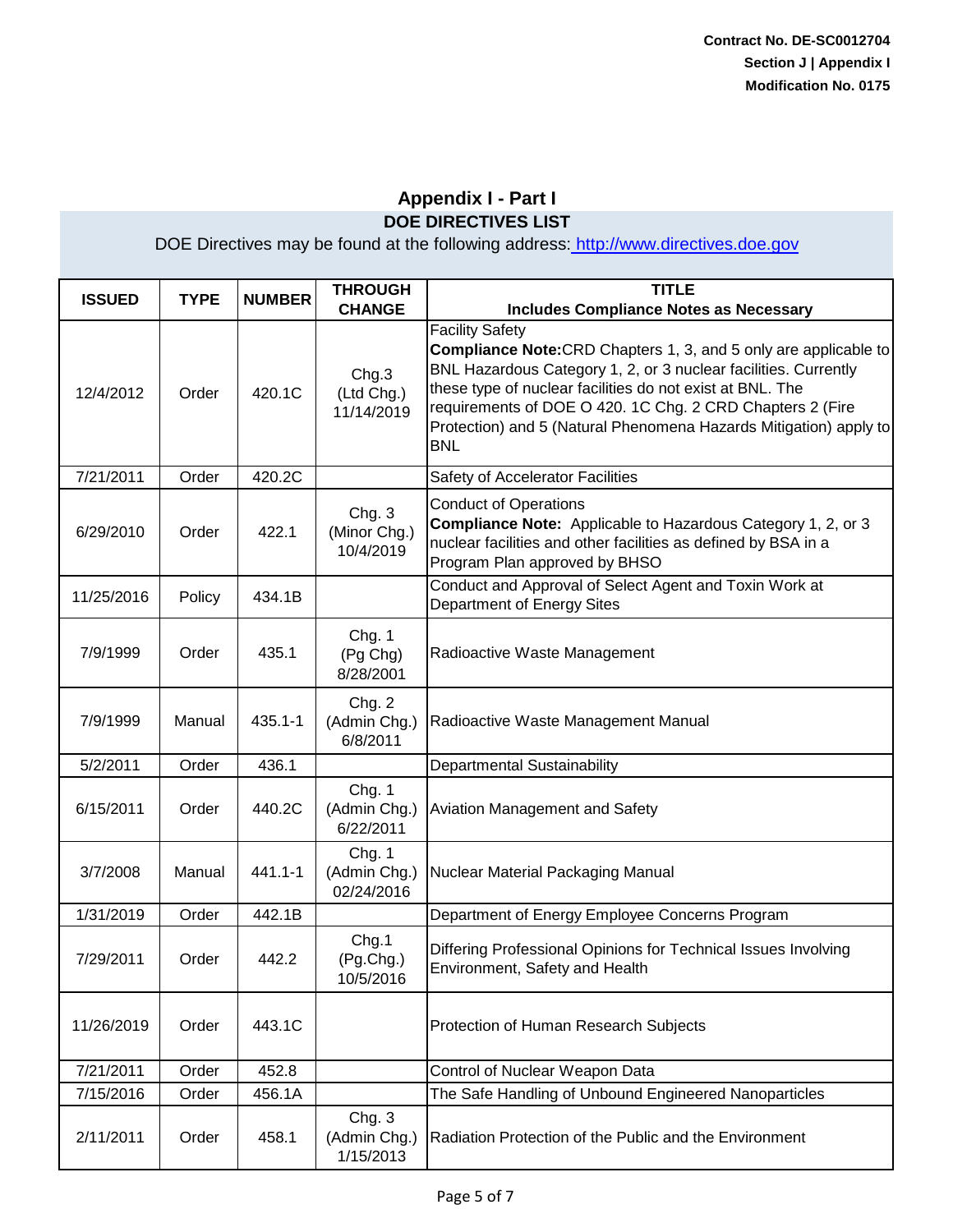| <b>ISSUED</b> | <b>TYPE</b> | <b>NUMBER</b> | <b>THROUGH</b><br><b>CHANGE</b>     | <b>TITLE</b><br><b>Includes Compliance Notes as Necessary</b>                                                |
|---------------|-------------|---------------|-------------------------------------|--------------------------------------------------------------------------------------------------------------|
| 12/20/2016    | Order       | 460.1D        |                                     | Hazardous Materials Packaging and Transportation Safety                                                      |
| 12/22/2004    | Order       | 460.2A        |                                     | Departmental Material Transportation and Packaging Management                                                |
| 6/4/2008      | Manual      | 460.2-1A      |                                     | Radioactive Material Transportation Practices Manual                                                         |
| 11/23/2016    | Order       | 470.3C        |                                     | Design Basis Threat (DBT) Order                                                                              |
| 7/21/2011     | Order       | 470.4B        | Chg. 2<br>(Minor Chg.)<br>1/17/2017 | Safeguards and Security Program                                                                              |
| 6/2/2014      | Order       | 470.5         |                                     | Insider Threat Program                                                                                       |
| 9/2/2015      | Order       | 470.6         | Chg.1<br>(Minor Chg.)<br>1/11/2017  | <b>Technical Security Program</b>                                                                            |
| 3/1/2010      | Order       | 471.1B        |                                     | Identification and Protection of Unclassified Controlled Nuclear<br>Information                              |
| 4/9/2003      | Order       | 471.3         | Chg. 1<br>(Admin Chg.)<br>1/13/2011 | Identifying and Protecting Official Use Only Information                                                     |
| 4/9/2003      | Manual      | 471.3-1       | Chg. 1<br>(Admin Chg.)<br>1/13/2011 | Manual for Identifying and Protecting Official Use Only Information                                          |
| 6/20/2011     | Order       | 471.6         | Chg. 3<br>(Admin Chg.)<br>9/12/2019 | <b>Information Security</b>                                                                                  |
| 7/21/2011     | Order       | 472.2         | Chg. 1<br>(Pg Chg.)<br>7/9/2014     | <b>Personnel Security</b>                                                                                    |
| 3/23/2016     | Order       | 473.3A        | Chg.1<br>(Minor Chg.)<br>1/2/2018   | <b>Protection Program Operations</b>                                                                         |
| 6/27/2011     | Order       | 474.2         | Chg. 4<br>(Pg.Chg.)<br>9/13/2016    | Nuclear Material Control and Accountability                                                                  |
| 12/10/2004    | Order       | 475.1         |                                     | Counterintelligence Program                                                                                  |
| 10/3/2014     | Order       | 475.2B        |                                     | Identifying Classified Information                                                                           |
| 12/20/2018    | Order       | 481.1E        | Chg. 1<br>(LtdChg.)<br>12/13/2019   | Strategic Partnership Projects [Formerly Known as Work for<br>Others (Non-Department of Energy Funded Work)] |